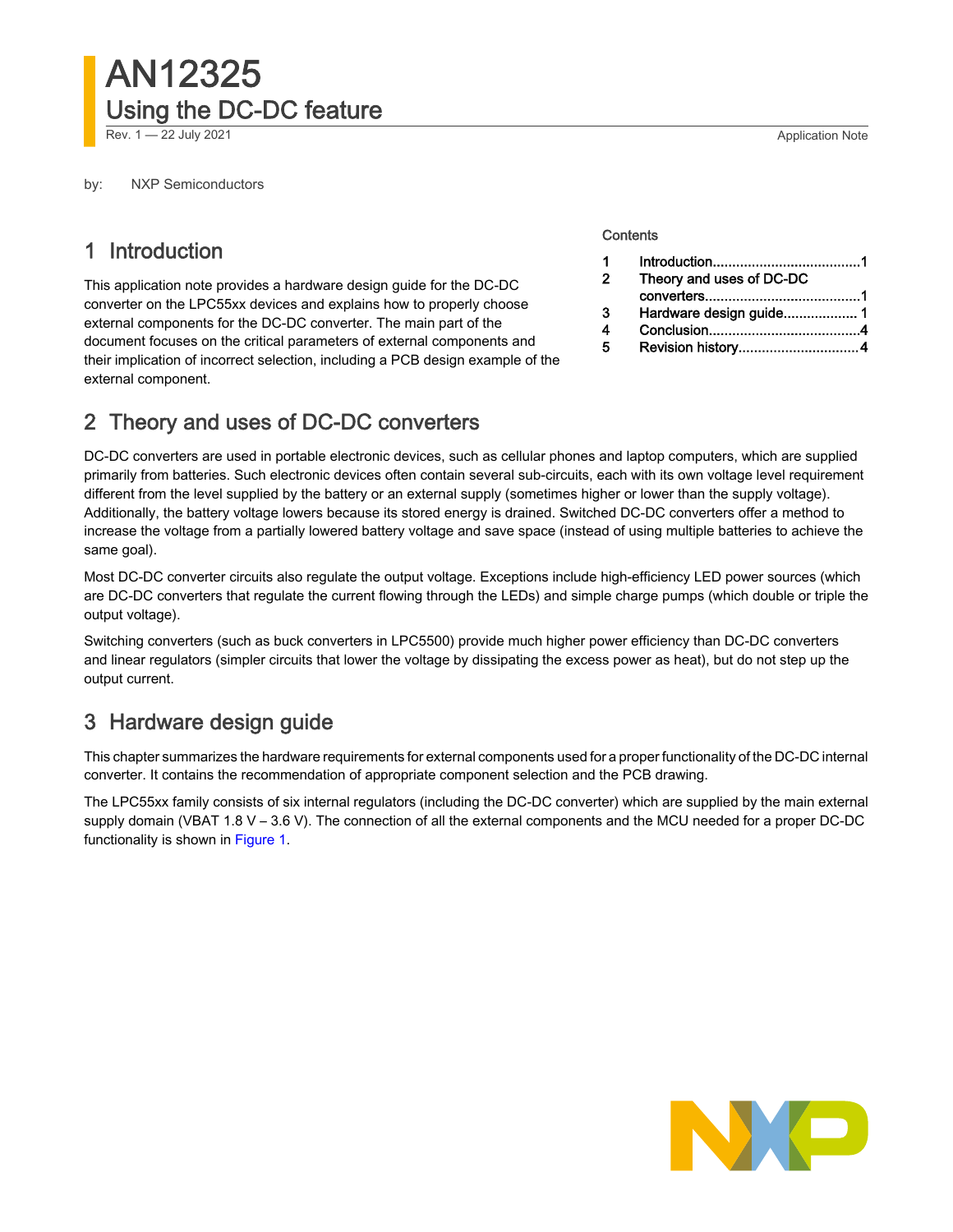<span id="page-1-0"></span>

Table 1 summarizes pin names and numbers for all packages.

|  |  |  |  |  | Table 1. List of pin names and numbers for internal DC-DC converter |
|--|--|--|--|--|---------------------------------------------------------------------|
|--|--|--|--|--|---------------------------------------------------------------------|

| Symbol    | 64-pin HTQFP | 98-pin VFBGA    | 100-pin HLQFP  | <b>Description</b>                                                                                     |
|-----------|--------------|-----------------|----------------|--------------------------------------------------------------------------------------------------------|
| VBAT_DCDC | 32           | N <sub>13</sub> | 49, 50         | Supply of DC-DC<br>output stage. DC-DC<br>core supply (references<br>and regulation stages).           |
| VBAT_PMU  | 33           | M <sub>13</sub> | 51             | Analog supply.                                                                                         |
| VDD_PMU   | 28           | M <sub>9</sub>  | 39             | Core supply. For<br>applications with<br>DC-DC converter,<br>VDD_PMU, and FB are<br>tied at PCB level. |
| <b>FB</b> | 29           | N <sub>9</sub>  | 45             | Feedback node<br>(regulated output) of<br>DC-DC converter.                                             |
| <b>LX</b> | 31           | N <sub>11</sub> | 48             | DC-DC converter<br>power stage output.                                                                 |
| VSS_PMU   |              | M11             | $\overline{a}$ | Star ground connection<br>is managed to PCB<br>ground plane.                                           |
| VSS_DCDC  | 30           | N12, M12        | 46, 47         | Star ground connection<br>is managed to PCB<br>ground plane.                                           |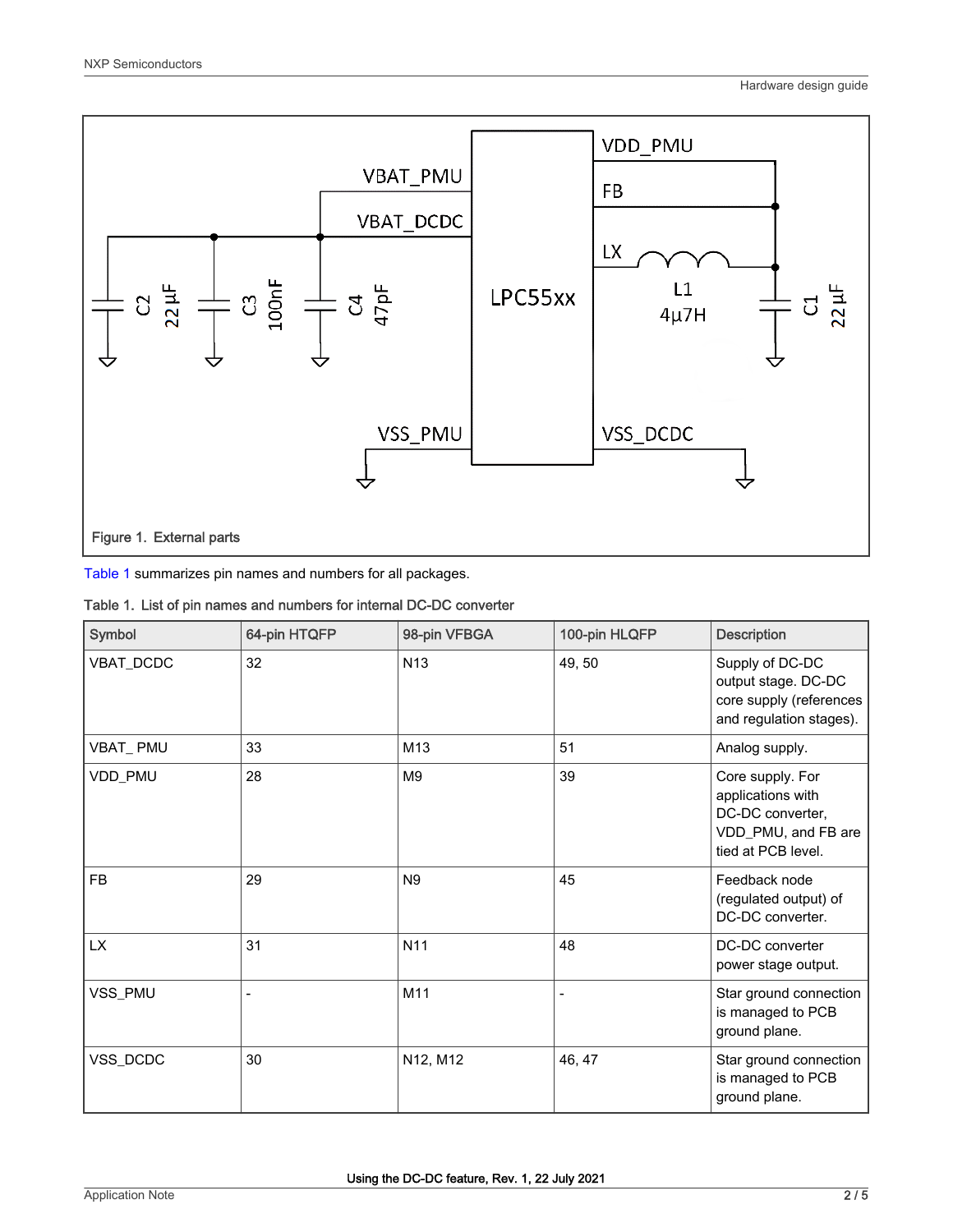<span id="page-2-0"></span>Table 2 summarizes typical values and limitations for the external components of the DC-DC internal converter.

#### Table 2. External parts

| Part           | Min  | Typ              | Max  | Unit |
|----------------|------|------------------|------|------|
| C <sub>1</sub> | 10   | 22 (X5R or X7R)  | 47   | μF   |
| C <sub>2</sub> | 10   | 22 (X5R or X7R)  | 47   | μF   |
| C <sub>3</sub> | 80   | 100 (X5R or X7R) | 120  | nF   |
| C <sub>4</sub> | 38.7 | 47 (COG)         | 56.2 | рF   |
| L1             | 3.87 | 4.7              | 10   | μH   |

#### 3.1 Input decoupling capacitors

The 100-nF and 47-pF ceramic capacitors are the input decoupling capacitors for the DC-DC converter. The 10- m F (or 20- m F) input ceramic capacitor is used to decouple and power the internal DC-DC converter. All the decoupling capacitors must be placed close to the pin. For the capacitors, there is no ESR value restriction.

### 3.2 Output filter capacitor

This capacitor sets the voltage ripple value. A minimum value of the output capacitor is 10 μF and it is necessary for the correct functionality of the DC-DC converter. This capacitor also sets the voltage ripple value, which is very important for the USB power supply requirements.

If the value of the output capacitor is below the 10  $\mu$ F, the voltage ripple is higher and it does not meet the requirements of the internal LDO. Values higher than 22 μF increase the possible noise current.

### 3.3 Power inductor

The typical inductor value for the most application ranges from 3.7 μH to 5.6 μH. These values are chosen according to the desired ripple current.

At the expense of a higher output-voltage ripple, small-value inductors result in a higher output current slew rate, improving the load transient response of the converter. Larger values of inductors lower the ripple current and reduce the core magnetic hysteresis losses.

Table 3 summarizes the typical values and limitations of the power inductor.

Table 3. Power inductor

| Parameter          | Min | Typ | Max | Unit |
|--------------------|-----|-----|-----|------|
| l Inductance value | 3.7 | ۰4… | 5.6 | μH   |
| Saturation current | 350 | 500 |     | mA   |

#### 3.3.1 Saturation current limitation

The minimum value of the saturation current is 350 mA. The recommended saturation current is 500 mA (or higher).

### 3.4 PCB guide line

To reduce the series resistance from the DC-DC inductor, keep the traces as thick and as short as possible. The ground between the inputs of capacitors C2, C3, C4, the DC-DC ground pads, and the output capacitor C1 must be on the same plane. It is not possible to use a via or a strap connection. Figure 2 shows a proper DC-DC ground connection.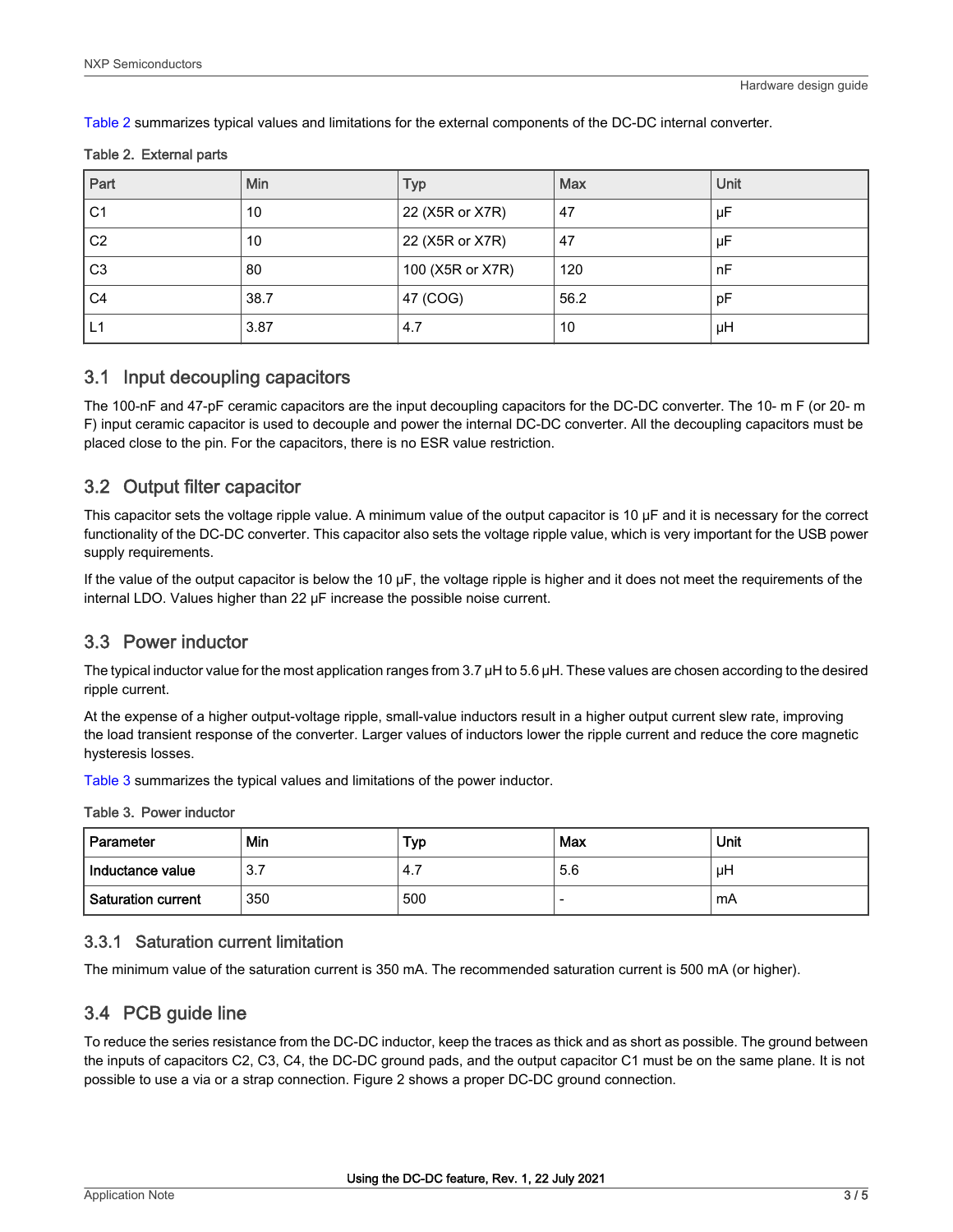<span id="page-3-0"></span>

# 4 Conclusion

This application note summarizes all external components and PCB recommendations of the internal DC-DC converter used in LPC55xx. For a proper functionality, follow all of these recommendations in your designs with LPC55xx. Efficiency is often the main purpose to use a DC-DC converter. The use of DC-DC converters increases the efficiency of the conversion from battery voltage to a low supply voltage. A linear regulator can be used but it cannot achieve the same efficiency as switching regulators.

# 5 Revision history

### Table 4. Revision history

| l Revision | Date          | Substantive changes                     |
|------------|---------------|-----------------------------------------|
|            | 22 July 2021  | Updated Figure 1, Table 1, and Table 2. |
| 0          | February 2019 | Initial release.                        |